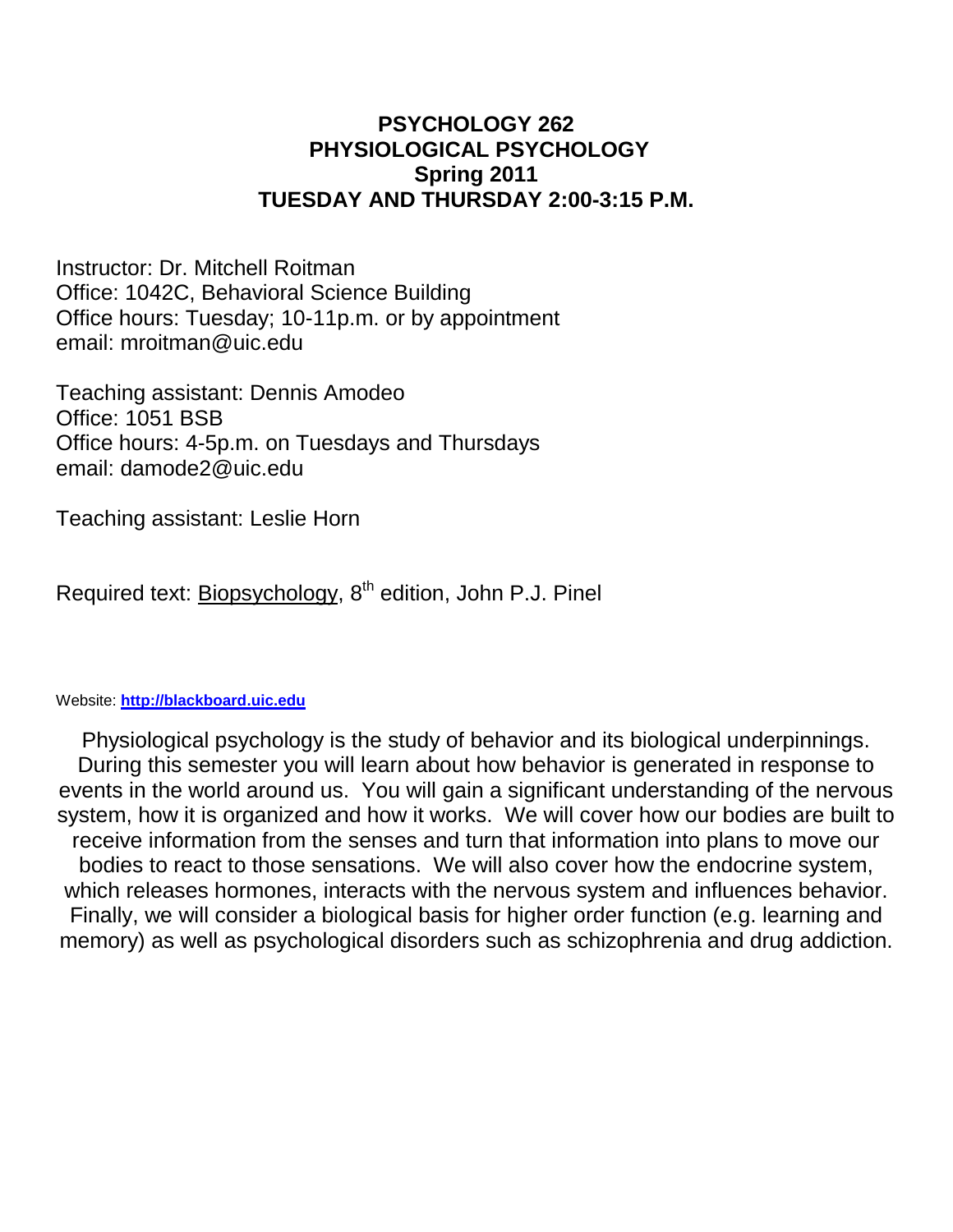| <b>Week</b>    | Date                                            | Topic                                                                  | Readings                                                    |  |  |
|----------------|-------------------------------------------------|------------------------------------------------------------------------|-------------------------------------------------------------|--|--|
| 1              | 1/11                                            | Introduction                                                           | Chapt. 1                                                    |  |  |
|                | PART I: FOUNDATIONS OF PHYSIOLOGICAL PSYCHOLOGY |                                                                        |                                                             |  |  |
|                | 1/13                                            | Nervous system overview                                                | Chapt 3                                                     |  |  |
| $\overline{2}$ | 1/18                                            | Anatomy and development of the nervous system                          | Chapt. 3; Chapt 9,<br>pages 220-222<br>Chapt 4; pages 76-85 |  |  |
|                | 1/20                                            | Neural transduction                                                    |                                                             |  |  |
| 3              | 1/25                                            | Neural transduction                                                    |                                                             |  |  |
|                | 1/27                                            | <b>NO CLASS</b>                                                        |                                                             |  |  |
| 4              | 2/01                                            | Neural transduction/Chemical signaling                                 | Chapt 4; pages 86-91                                        |  |  |
|                | 2/03                                            | Chemical signaling - II                                                | Chapt 4; pages 92-99                                        |  |  |
| 5              | 2/08                                            | Evolution and genetics                                                 | Chapt 2                                                     |  |  |
|                | 2/10                                            | Exam I                                                                 |                                                             |  |  |
|                |                                                 | PART II: SENSING AND DOING - INTERACTING WITH THE EXTERNAL ENVIRONMENT |                                                             |  |  |
| 6              | 2/15                                            | Sensory systems: visual system                                         | Chapt 6                                                     |  |  |
|                | 2/17                                            | Sensory systems: vision and audition                                   | Chapt 7; pages 165-174                                      |  |  |
| 7              | 2/22                                            | Sensory systems: touch, taste and smell                                | Chapt 7; pages 174-187                                      |  |  |
|                | 2/24                                            | Motor systems: spinal reflexes                                         | Chapt 8                                                     |  |  |
| 8              | 3/01                                            | Motor systems: sensorimotor integration                                | Chapt 8                                                     |  |  |
|                | 3/03                                            | <b>EXAM II</b>                                                         |                                                             |  |  |
|                |                                                 | PART III: HORMONES, HOMEOSTATSIS AND BRAIN-BODY INTERACTIONS           |                                                             |  |  |
| 9              | 3/08                                            | Hormones and behavior: neuroendocrine system                           | Chapt 13; pages 328-                                        |  |  |
|                | 3/10                                            | Hormones and behavior: sexual behavior                                 | 333<br>Chapt 13                                             |  |  |
| 10             | 3/15                                            | Hormones and behavior: eating and drinking                             | Chapt 12                                                    |  |  |
|                | 3/17                                            | <b>Emotion and Stress</b>                                              | Chapt 17                                                    |  |  |
|                | 3/22                                            | NO CLASS - Spring Break                                                |                                                             |  |  |
|                | 3/24                                            | NO CLASS - Spring Break                                                |                                                             |  |  |
| 11             | 3/29                                            | Sleep and dreaming                                                     | Chapt 14                                                    |  |  |

# **Tentative Class Schedule**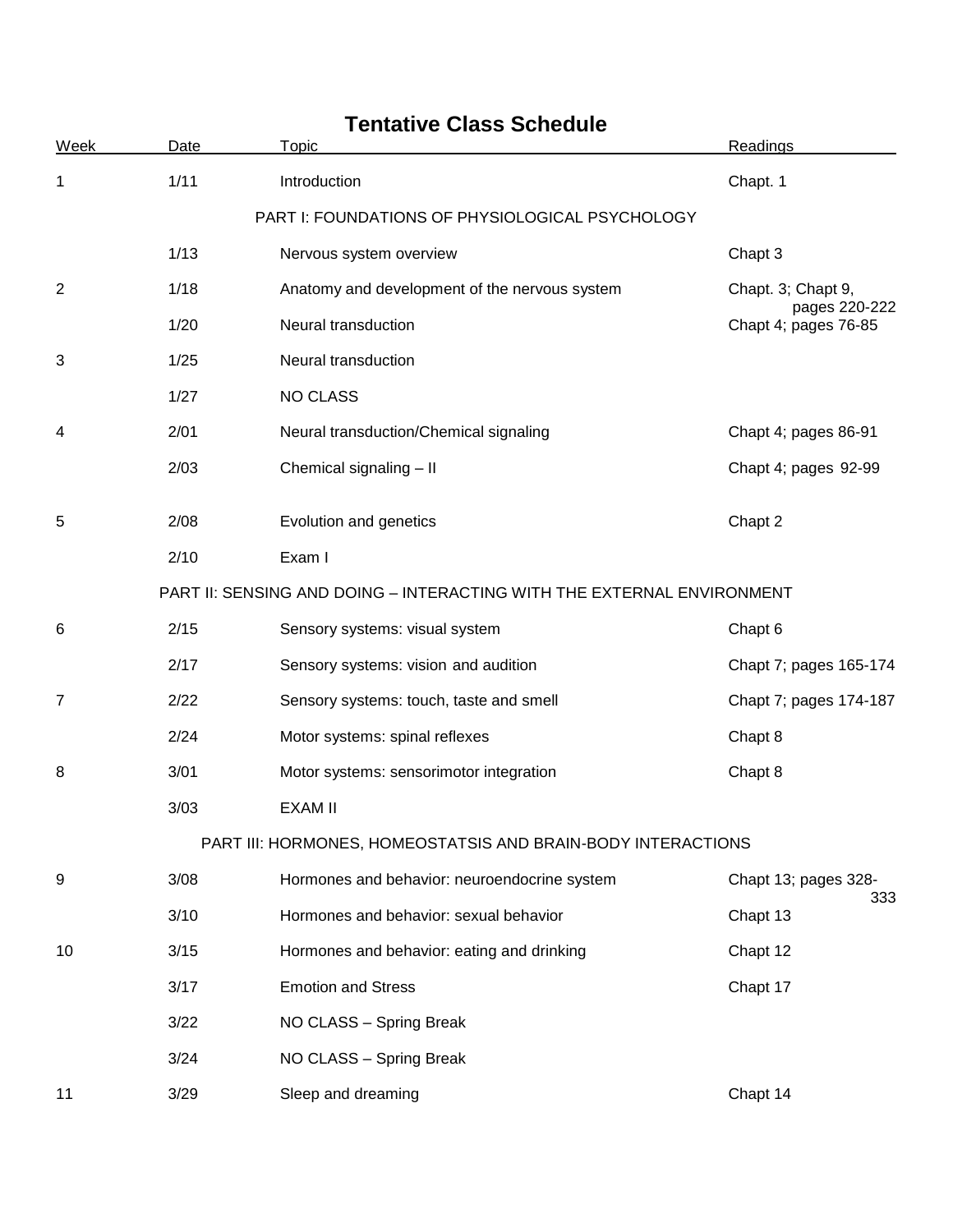|                   | 3/31     | Sleep and dreaming                                    |          |
|-------------------|----------|-------------------------------------------------------|----------|
| $12 \overline{ }$ | 4/05     | Exam III                                              |          |
|                   |          | <b>PART IV: HIGHER ORDER FUNCTION AND MALFUNCTION</b> |          |
|                   | 4/07     | Language and lateralization                           | Chapt 16 |
| 13                | 4/12     | Learning and memory                                   | Chapt 11 |
|                   | 4/14     | Learning and memory                                   | Chapt 11 |
| 14                | 4/19     | Psychological disorders: drug addiction               | Chapt 15 |
|                   | 4/21     | Psychological disorders                               | Chapt 18 |
| 15                | $*4/26*$ | Psychological disorders                               | Chapt 18 |
|                   | 4/28     | Psychological disorders                               |          |

\* Day in the life of your brain paper is due